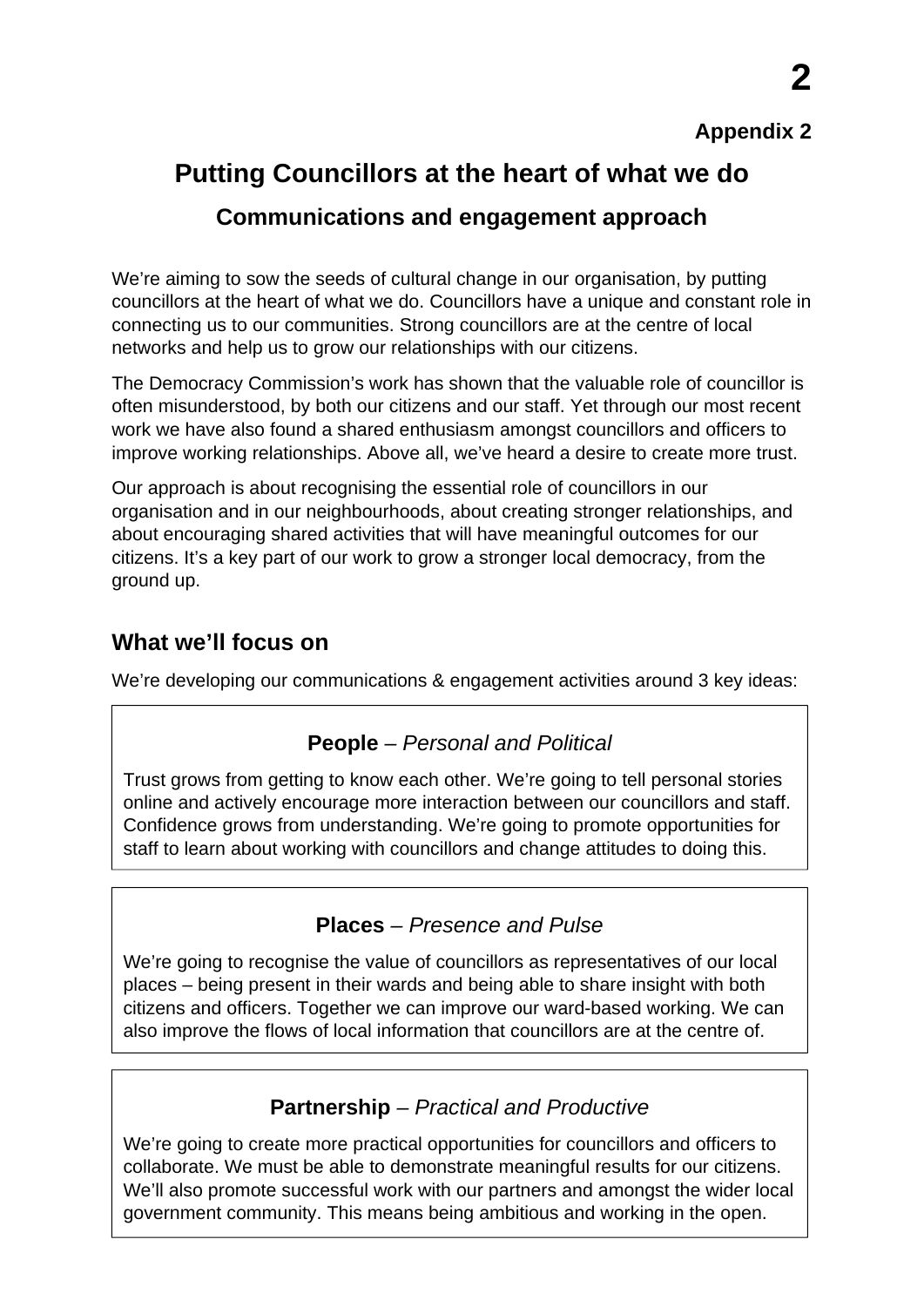# **What we'll do**

We will develop new activities and approaches in direct response to the issues and potential actions identified by councillors and managers in our workshops. As a priority, we will respond to those actions highlighted by the Democracy Commission Working Group and Programme Team.

#### **Working closely with councillors to develop relevant content**

Whilst some of our existing content is already helping to raise the profile of the councillor role, we now need to bring these elements together into a coherent and prominent campaign, and to refine our approach to new content. So we will create:

- **A series of thought-provoking campaign bursts** with custom artwork that will challenge the way our staff currently think about working with councillors. We'll use these to encourage take-up of training and advice. *[ Hero content ]*
- **A rolling programme of storytelling content** blogs, videos, live tweets and imagery. This will help engage our staff by introducing the people who are our councillors, rather than just the role. We will give clear examples of how to work effectively with councillors, and encouragement to do it. *[ Hub content ]*
- **New promotion of opportunities to learn the basics** about working with councillors, to meet and to work together, along with bitesize advice and reassurance, including snippets from our protocols. *[ Help content ]*

*Hero content* is occasional, high-impact content that creates an emotional response.

*Hub content* is about telling stories – it's what keeps people coming back.

*Help content* is useful information that we know people are looking for day-to-day.

#### **Improving our methods of communicating with councillors**

We need to recognise the shift towards supporting councillors in their wards and make sure that we have effective methods of communication in place. We should:

- Review our current communications channels and approaches.
- Pilot an approach to sharing timely, bitesize information on ward-level issues.
- Test an approach to encouraging staff to ask for insight from councillors.
- Promote existing tools that can help when used well, such as People Finder.

There are also opportunities to develop our participants' ideas about using wardlevel social media as part of the "Local democracy in a networked society" elements of the wider Democracy Commission work programme.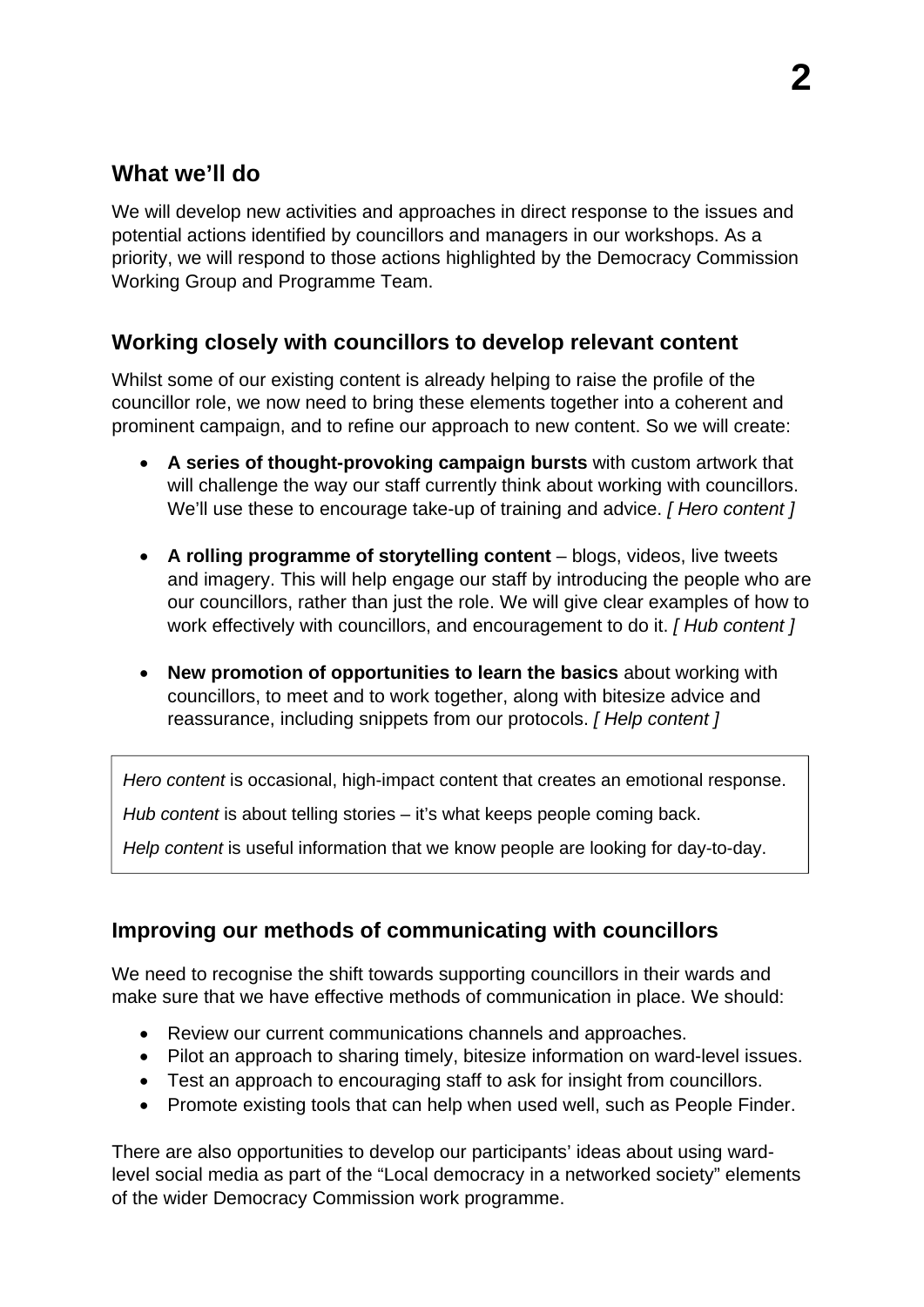### **Encouraging openness in the way we work with councillors**

We know that our staff can be fearful of working with councillors. Many think that councillors only get involved when something has gone wrong, and officers say they do not feel confident talking to councillors. We've also learned that Scrutiny is seen as particularly challenging. Making our work together more open will help us to change those perceptions. Some of the ways we can start doing this are:

- Share some of our collaborative work as it happens (for example, via live social media coverage), so that working with councillors begins to feel like a more open process, and other officers are encouraged to participate.
- Create and share a concise video introduction, explaining how Scrutiny works.
- Share video interviews with Scrutiny panel members and officers who have worked with Scrutiny, describing their journey in an honest and open way.

### **Sharing our work locally, regionally and nationally**

We want to be known as the council that has put councillors at its heart, so we should make the most of opportunities to highlight our joint work. We can:

- Feature events and activities as part of Local Democracy Week (October), UK Parliament Week (November) and our New Councillor Induction (May).
- Grow awareness as part of the Democracy Commission work programme.
- Work towards wider promotion of our approach with other councils. We should work with one or more of our national partners to do this.

# **What we'll achieve**

Our work will contribute to these agreed outcomes of the Democracy Commission:

*"Councillors have the confidence, skills, support and capacity to lead the changing relationship between the council and local citizens. They are placed at the heart of the Council."* 

*"The councillor role is clear, widely communicated and universally understood."*